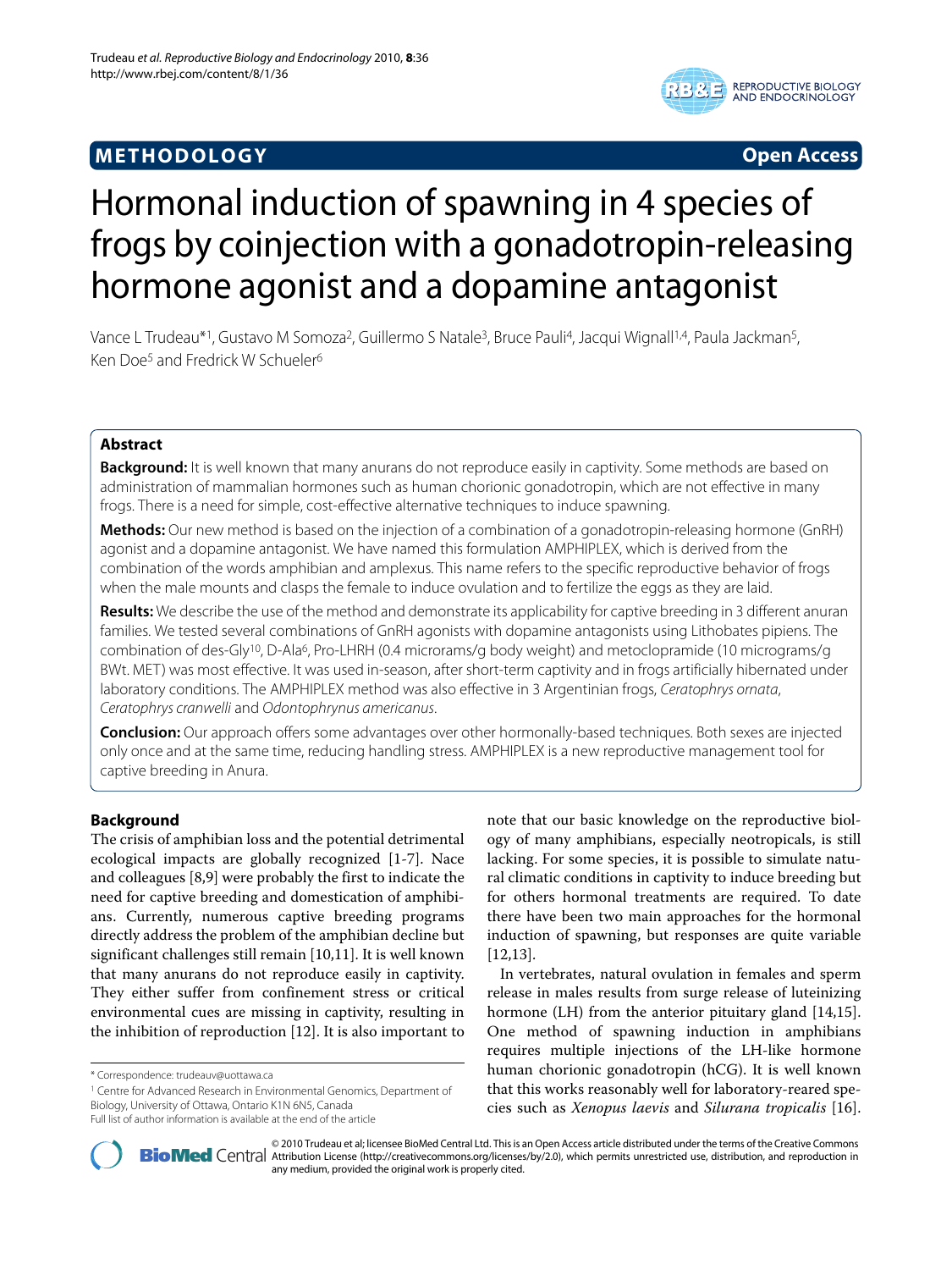While hCG has been tried in several other anuran species, the results range from highly variable to no success [[17-](#page-7-11)[19](#page-7-12)]. Another approach is to inject a brain decapeptide, gonadotropin-releasing hormone (GnRH), which is the main endogenous stimulator of LH. GnRH specifically activates GnRH receptors on LH-producing cells in the pituitary and stimulates endogenous LH production and release, which in turn acts on the gonads to increase sex steroid production and spawning. Numerous reports on the use of natural forms of GnRH and synthetic GnRH agonists exist for frogs, but results are also highly variable, and often spawning is not induced [\[12](#page-7-6)]. There are several reasons for this lack of success. The different GnRH forms do not necessarily maximally stimulate the pituitary to release LH. Hormone treatments will fail if either the female or the male are not in spawning condition. Hormone-based methods for captive breeding are not designed to induce sexual maturation. Rather, they are designed to induce timed release of egg and sperm so that fertilization and tadpole survival can be optimized. In this context, it is important to note that some of the protocols used to obtain reproduction in captivity involve sacrificing the parental couple, using the gametes for *in vitro* fertilization [\[12](#page-7-6)], which in most cases is unacceptable and must be avoided. In this context it is important to note that most of the toxicological studies using Latin American frog species still involve sacrifice of the parental couple [[20-](#page-7-13)[22](#page-7-14)].

In contrast to the situation for many anurans, spawning induction in some teleost fish, especially cyprinids and salmonids, has proven successful. Initially, results in fish were highly variable for much of the same reasons as described above for frogs. However, basic neuroendocrine studies revealed the presence of an important LHinhibitory system in goldfish [[23](#page-7-15),[24](#page-7-16)]. It was latter found that the catecholamine dopamine (DA) is the single most active inhibitor of basal and GnRH-stimulated LH release [[25\]](#page-7-17). This led to the development of the "Linpe" method, named after the inventors H.R. Lin and R.E. Peter. Later, a fish spawning induction kit called "Ovaprim™" was produced and marketed by Syndel, Inc. in Vancouver, Canada. This method is based on the principle that blocking DA receptors in the brain and pituitary and stimulating GnRH receptors leads to a super-stimulation of LH, mimicking the LH surge to cause ovulation or sperm release in many but not all teleost fish [\[26-](#page-7-18)[29](#page-7-19)].

The dopaminergic system has not been considered important in frog reproduction despite clear but limited evidence to the contrary. Experimentally-induced hypothalamic lesions stimulate GnRH and LH release and advances spawning in the hibernating frog *Rana temporaria* [[30,](#page-8-0)[31\]](#page-8-1), indicating the existence of an LH-inhibitory system in the brain. The DA agonist bromocriptine can inhibit ovulation in *R. temporaria* in some situations [\[31](#page-8-1)].

Moreover, implantation of silastic pellets containing the dopamine antagonist metoclopromide induces ovulation in hibernating *R. temporaria* [\[32](#page-8-2)]. These data indicate that DA is potentially an important inhibitor of LH release in frogs as in numerous other vertebrate classes [[33\]](#page-8-3).

Our experience with the hormonal control of LH release and spawning in fish and fundamental studies on the role of GnRH and DA [\[15,](#page-7-9)[34](#page-8-4)[-37](#page-8-5)] provided the foundation for the current studies.

#### **Methods**

Numerous synthetic and highly active forms of GnRH have been developed principally for clinical use in human and veterinary medicine, and some long-acting formulation have been used in some fish species. We considered des-Gly-His-(Bzl)-GnRH-ethylamide and des-Gly10, D-Ala6, Pro-GnRH the most promising because they have been shown to be biologically active in frogs ([\[12](#page-7-6)[,18](#page-7-20)[,38](#page-8-6)- [40\]](#page-8-7). Similarly, among the numerous DA antagonists on the market, pimozide has been used successfully in fish [[41\]](#page-8-8) and metaclopromide is active in *R. temporaria* [\[32](#page-8-2)]. Preliminary experiments on a limited number of animals (*Lithobates pipiens* and *Ceratophrys ornata*, data not shown) and doses reported in the literature were used to establish the compounds and doses used.

### **Experiment 1. Comparison of GnRH agonists and dopamine antagonists in L. pipiens**

One hundred and fifty mature leopard frogs (*Lithobates pipiens, formerly Rana pipiens*; [[42](#page-8-9)]) were collected near Bishops Mills, Ontario during their spring migration to breeding pools during the week of April 14, 2008. The animals were transported to the University of Ottawa and housed in large 380 L high-density polyethylene (Rubbermaid® ) tanks containing 200 L of water and covered with a mesh to prevent escapes or predation by birds and racoons. In order to simulate spawning, tree branches were weighted to submerge them, and a few dried leaves were added to each tank as substrate. The frogs were provided with a floating piece of flat styrofoam so that they could leave the water and bask as required. Mean  $( \pm SD)$ body weights for females and males were respectively 43  $± 8$  and  $27 ± 6$  g. Two mature females and 3 mature males were placed in each tank. This female to male ratio is the same at that determined during the spring migration collections. Animals were injected between 15:00-18:00 h on 21 April, 2008. There were 12 females and 18 males in each of 4 groups. The control animals were injected intraperitoneally with saline (0.7% NaCl; 4 μl/g) and DMSO (1 μl/g) vehicles using a 26 gauge needle attached to a disposable syringe. Treatment 1 (T1) consisted of des-Gly10, D-Ala6, Pro-LHRH (Bachem H4070.0005; 0.4 μg/g body weight; GnRH-A) and pimozide (Sigma P1793; 10 μg/g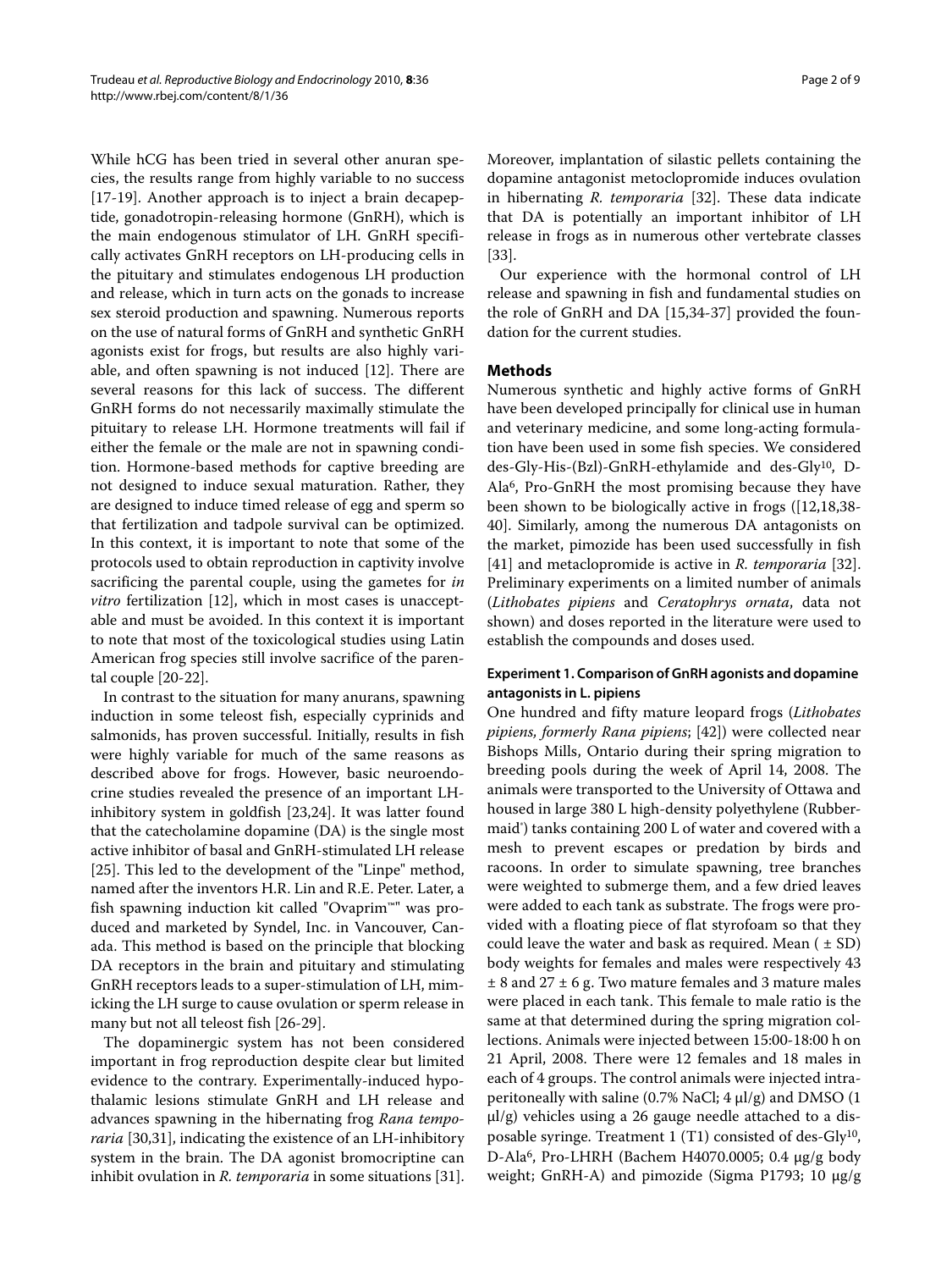BWt, PIM). Treatment 2 (T2) consisted of GnRH-A; 0.4 μg/g BWt) and metoclopramide (Sigma;10 μg/g BWt. MET). Treatment 3 (T3) consisted of des-Gly-His(Bzl)- LHRH-ethyamide (Sigma L-2761; 0.4 μg/g BWt; GnRH-B) and PIM (10 μg/g BWt). Water temperature in the tanks varied between 19-21°C at the time of injection (Day 1) and respectively 15-17°C, 15-16°C and 12-13°C on Day 2, 3 and 4. Every morning, tanks were surveyed for the number of couples in amplexus and for the presence of eggs. The spawning data from each treatment was compared to control data using Fisher's Exact test.

## **Experiment 2. The combination of GnRH-A + MET induces spawning in L. pipiens after one month in outdoor tanks**

Seventy-four animals were collected in during the migration in early April 2009, which was approximately 2 weeks earlier than in 2008 because spring temperatures warmed relatively early in this year. However, temperatures, then, declined to seasonal norms, which are below those optimal for breeding (6-10°C), and it was therefore necessary to keep the animals for 3 weeks in the outdoor tanks until water temperatures warmed. We considered this to be a simulation of a possible scenario representative of some field situations where it could be necessary to hold animals for a short period prior to breeding attempts. Mean  $( \pm SD)$  body weights for females and males were respectively  $52 \pm 10$  and  $25 \pm 9$  g. Animals were housed as in experiment 1. They were provided with a floating piece of flat styrofoam for basking but no spawning substrate was provided until the day before injections. On April 25, 2008, the control animals were injected i.p. with saline (0.7% NaCl; 4 μl/g) and DMSO (1 μl/g) vehicles. A second group was treated with 0.4 μg/g GnRH-A plus 10 μg/g MET (T2 above), which was determined to be the most effective in experiment 1. The third group (treatment 4; T4) was injected with 0.4 μg/g GnRH-A plus 5 μg/g MET to determine if a lower dose of

**Table 1: Artificial hibernation protocol for L. pipiens**

MET was also effective. There were 10 females and 15 males in control and T2 while there were 9 females and 15 males in T4. Water temperature in the tanks varied between 15-16°C at the time of injection (Day 1, between 13:00-15:00 h) and respectively 14-16°C, 16-17°C and 14- 16°C on Day 2, 3 and 4. Every morning, tanks were surveyed for the number of couples in amplexus and for the presence of eggs. The spawning data from each treatment was compared to control data using Fisher's Exact test.

### **Experiment 3. Use of GnRH-A + MET for out-of-season breeding in L. pipiens**

Eight females (48  $\pm$  9 g Bwt) and 15 males (27  $\pm$  10 g Bwt) collected near Bishops Mills, Ontario during the fall migration in late September and early October, transferred to The University of Ottawa and used in this experiment. On October 6, 2008, captured animals were treated with tetracycline in the water (100 mg/L) for one hour, rinsed and kept in 1:20 Ringer's solution for the duration of the artificial hibernation protocol (see Table 1). Briefly, animals were cooled slowly overnight from room temperature to 4°C in an environmental control chamber (Can-Trol Environmental Systems, Inc., Markham, Ontario) in darkness, and thereafter submitted to gradual changes in temperature (range 4-15°C) and photoperiod (range 0-14 hr) according to Table 1. Lighting was provided by a 100W Phillips Natural Light bulb (1200 lumens). Four to 5 animals were kept in polycarbonate cages containing 20 l of 1:20 diluted Ringer's solution which was changed bi-weekly until Nov 14, 2008. Ringer's solution consists of 0.1 M NaCl, 1.8 mM KCl, 2 mM CaCl<sub>2</sub>, 1 mM MgCl<sub>2</sub>, and 300 mg/L NaHCO<sub>3</sub>. In an attempt to maximize out-of-season sperm production, males were primed with 2 injections of GnRH-A (0.025 μg/g; Oct 24, and 0.05 μg/g; Nov 2). On Nov. 11, animals were moved to a rectangular green fibreglass spawning tank (360 L water;  $16-17^{\circ}$ C; 8 h light/16 h dark) in the

| Date (2008) | Day | Temp (C)       | Photoperiod<br>(on-off) |
|-------------|-----|----------------|-------------------------|
| Oct. 6      |     | $\overline{4}$ | no light                |
| Oct. 10     | 5   | 4              | no light                |
| Oct. 23     | 17  | 6              | 15:00-18:00             |
| Oct. 24     | 18  | 6              | 09:00 - 1800            |
| Oct. 29     | 23  | 8              | $08:00 - 19:00$         |
| Nov. 2      | 27  | 10             | $06:30 - 20:00$         |
| Nov. 5      | 30  | 13             | $06:00 - 20:00$         |
| Nov. 9      | 34  | 14             | $06:00 - 20:00$         |
| Nov. 10     | 35  | 15             | $06:00 - 20:00$         |
| Nov. 14     | 39  | 15             | $06:00 - 20:00$         |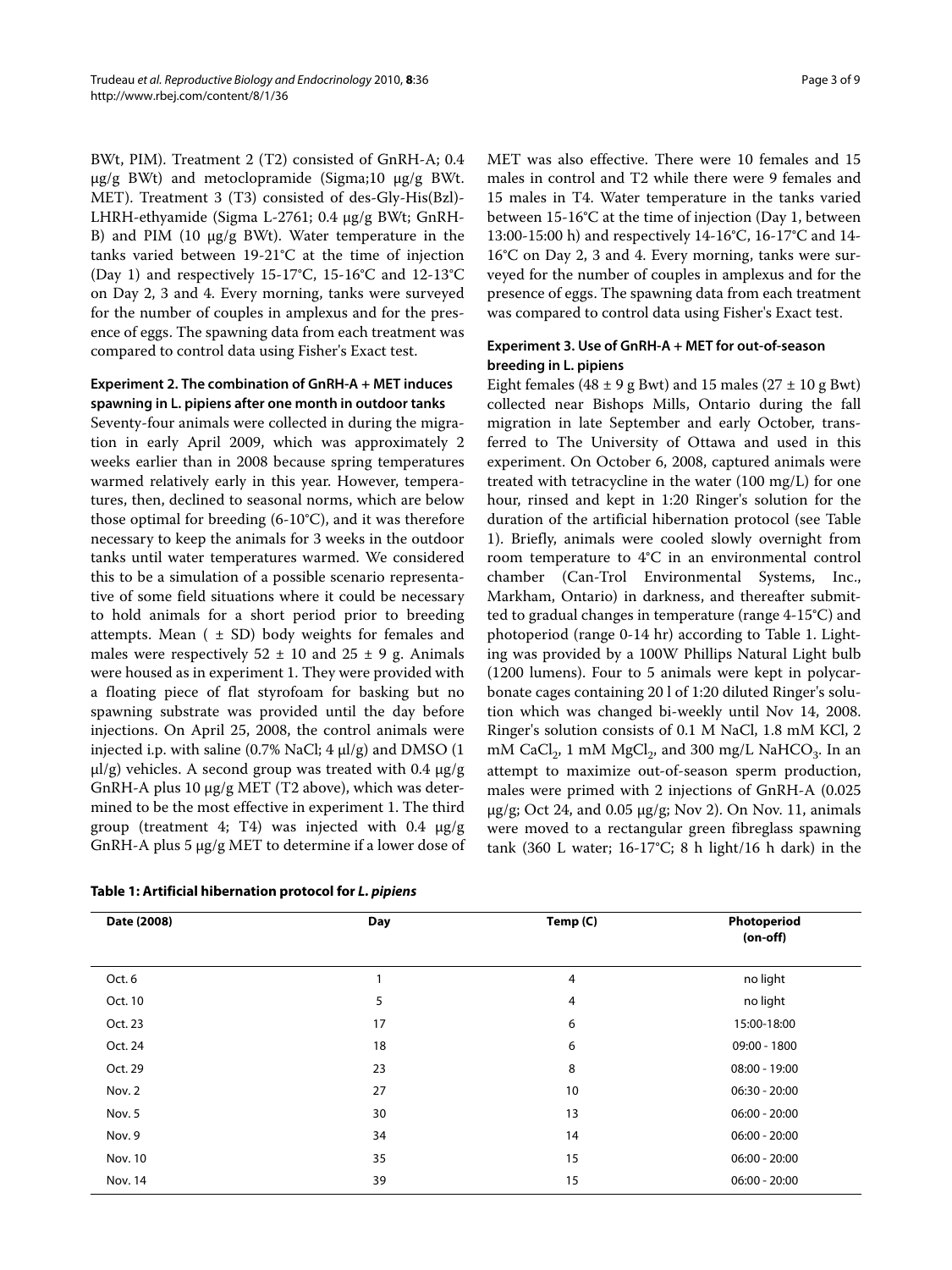University of Ottawa Aquatic facility with leaves and branches as in experiment 1. They were provided with a floating piece of flat styrofoam so that they could leave the water and bask as required. Frogs were also provided with a diet of mealworms that were readily eaten. On Nov. 14 (Day 1), females and males were injected with 0.4 μg/g GnRH-A plus 10 μg/g MET mixture as in Experiment 1 and 2. The 3 days between Nov. 11-14, before injections, served as a control period and no breeding activity was observed.

#### **Experiment 4. Application of AMPHIPLEX for captive breeding in Argentinian frogs**

Captive breeding of difficult species in many zoos typically involves only few animals because they are rare or endangered and often little is known about their reproductive biology. Here we demonstrate the applicability of AMPHIPLEX to 3 species from Argentina.

#### **Ceratophrys ornata**

A large female (482 g) and male (187 g), originally collected in 2004 from the flood plain of "Arroyo el Pescado" (35°01'08"S; 57°51'28"W) near La Plata City in Buenos Aires province, were housed in a 1 m<sup>2</sup> terrarium containing substrate and water simulating their natural habitat at the Facultad de Ciencias Exactas of the Universidad Nacional La Plata (UNLP) for a 5 year period. They were kept at  $25^{\circ}C \pm 1$  with a photoperiod of 16L:8D. On August 26, 2009 they were injected with AMPHIPLEX at 10:00 in the morning.

### **Ceratophrys cranwelli**

A large female (202 g) and male (117 g) originally collected in the Province of Formosa (24°20'44,5"S, 61°06'54,5"W) in December 2006 as tadpoles were raised in a laboratory (CECOAL, Corrientes province, Argentina) and moved to the UNLP in May 2008. They were kept in similar conditions as described above until August 26 when they were injected with AMPHIPLEX in the morning. The couple was placed in a terrarium as described for *C. ornata*

#### **Odontophrynus americanus**

The animals (5 females and 10 males) were collected at night in late February and early March 2009 during an evening spawning event in the vicinity of Verónica, Buenos Aires province, Argentina (35°28'34''S, 57°09'30''W). They were transported and housed for 30 days prior to experimentation in terraria at UNLP. Two trials were performed with this species. For trial 1, one female and 2 males were placed in each of 3 terraria consisting in fiberglass tanks of  $0.7 \text{ m}^2$  containing earth and water simulating their natural habitat. All animals were injected with AMPHIPLEX on March 16, 2009 in the morning. For trial two, adult frogs were collected in March 2009 and kept in captivity as described for a period of approximately 4 months. One female and 2 males were placed in each of 5 terraria and injected with AMPHIPLEX on August 4, 2009. On average, females weighed  $9.0 \pm 1.0$  g and males  $8.5 \pm 0.4$  g.

For all the three species, once the fertilized eggs were obtained, they were incubated at  $25 \pm 1$ °C, phoperiod 16L:8D, pH 7.6-8.3, with aeration. They were reared in different aquaria at 10 individuals per liter until metamorphosis.

## **Results**

## **Experiment 1. Comparison of GnRH agonists and dopamine antagonists in L. pipiens**

The first animals were in amplexus on Day 2 and the first eggs were seen on Day 3 and, all eggs were laid by Day 4. All egg masses regardless of treatment were fertilized and led to development of healthy tadpoles. Results are reported in Table 2 and summarize breeding activity over the 4 day experimental period. In the control group, 4 of the 12 pairs were observed in amplexus but spawning was not observed. In treatment 1, 8 pairs were observed in amplexus and 6 spawned. In treatment 2, 12 pairs were observed in amplexus and 12 spawned. In treatment 3, 5

| Spawning in L. pipiens | Egg masses (%) | p-value |
|------------------------|----------------|---------|
| Experiment 1 (2008)    |                |         |
| Control                | 0/12(0)        |         |
| T1 (GnRH-A+PIM-10)     | 6/12(50)       | .03     |
| T2 (GnRH-A+MET-10)     | 12/12 (100)    | .002    |
| T3 (GnRH-B+MET-10)     | 5/12(42)       | .05     |
| Experiment 2 (2009)    |                |         |
| Control                | 0/10(0)        |         |
| T2 (GnRH-A+MET-10)     | 6/10(60)       | .04     |
| T4 (GnRH-A+MET-5)      | 4/9(44)        | .08     |

<span id="page-3-0"></span>**Table 2: The effects of co-treatments with GnRH agonists and dopamine antagonists on spawning induction in L. pipiens**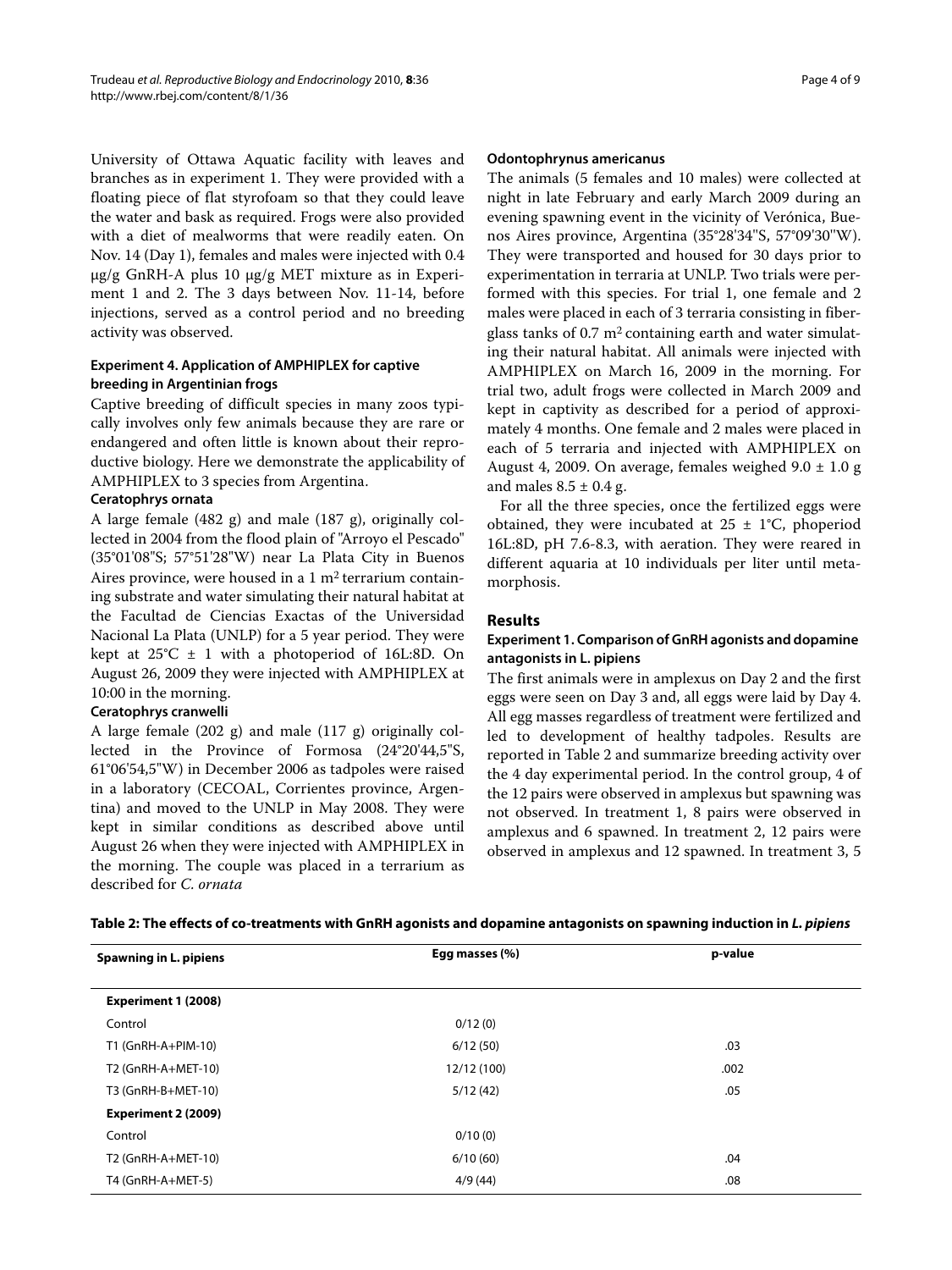pairs were observed in amplexus and 6 spawned. Overall, T2 was the most effective.

#### **Experiment 2. Spawning induction in L. pipiens kept after one month in outdoor tanks**

Results are shown in Table [2](#page-3-0). Only one pair in the control group was observed in amplexus the day following injections, however, they did not spawn. In the T2 group, 3 pairs were in amplexus on Day 2. On Day 3, 3 pairs were in amplexus and 3 egg masses were found. By Day 4, 6 of the 10 females had laid eggs. All 6 egg masses were fertilized and resulted in thousands of tadpoles. In the T4 group, 4 pairs were in amplexus on Day 2. On day 3, only 2 pairs were in amplexus when observed in the morning. However, by day 4, 4/9 females in T4 has laid egg masses. All 4 egg masses were fertilized and again resulted in thousands of tadpoles being obtained. Based on results of the Fisher's Exact test, T2 was more effective than T4.

#### **Experiment 3. Out-of-season breeding in L. pipiens**

Two pairs were in amplexus 1 day post-injection. On the second day, 5 pairs were in amplexus and one fertile egg mass was laid. On the third day post-injection a second fertile egg mass was laid and only one pair was in amplexus. No other eggs masses were laid. The visual inspection of the eggs indicated that they started to hatch 5 days post-injection.

It was important to evaluate the developmental health of the resulting tadpoles. On December 2, 2008, a subset of tadpoles was sent to the Atlantic Laboratory for Environmental Testing at the Environment Canada facility in Moncton, New Brunswick. This is a facility with established methods for rearing *L. pipiens* tadpoles to adulthood. Tadpoles were placed in large tanks (150 liters) containing dechlorinated municipal water with standard aeration filtres. The water was renewed once a week. Tadpoles were fed daily with boiled kale and a commercial dry tadpole food. Once a week tadpoles were also fed dried algal pellets. Plastic plants and a small platform suspended at the water surface are added to the tank to prevent drowning of newly metamorphosing frogs. Once the front limbs emerge, the metamorphs (Gosner stage 42) were transferred to mixed habitat tanks Upon tail rebsorption the frogs are fed wingless fruit flies and small crickets, earthworms or meal worms as they grow. With this protocol, we raised 20 metamorphs that are now approximately 12 months post-spawning.

Other tadpoles ( $n = 32$ ) were raised individually from stage 25 (weight range from 0.1-0.4 g) 8 L glass aquariums containing approximately 6 L of water. Water changes occured three times a week and feeding was boiled kale and dried tadpole food three times a week. Over the course of a 2 month monitoring period, there was 6% mortality and it took a mean of  $49 \pm 6$  (SD) days for the

tadpoles to reach stage 46 under these conditions. All were within the expected normal ranges. Mean  $\pm$  (SD) SVL was  $26 \pm 1.8$  mm and mean  $\pm$  (SD) wet weight was  $1.8 \pm 0.3$  g. These values were similar to stage 46 animals originating from in-season naturally spawned eggs  $(\sim 24)$ mm SVL and  $\sim$ 1.5 g) we have raised previously under similar conditions.

## **Experiment 4. Captive breeding in Argentinian frogs Ceratophrys ornata**

The male *C. ornata* began to sing 3.5 h after injection of AMPHIPLEX. Six hours later the pair was in amplexus and the day after approximately 2000 eggs were found individually and dispersed all around the container and stuck to vegetation and other substrates like the aquarium walls and stones. Approximately 1500 eggs hatched, resulting in healthy tadpoles. The eggs reached Gosner stage 25 by 72 h after fertilization. At day 17 they were at stage 37 and the first metamorphosis were seen at day 28. **Ceratophrys cranwelli**

The male *C. cranwelli* began to sing 15 min after injection. The pair was in amplexus 4 hours later. The following morning approximately 900 eggs were found and 870 tadpoles were obtained from these fertilized eggs. They reached Gosner stage 25 by 96 h after fertilization, reaching stage 37 at 24 days and the first metamorphosis were observed by day 41.

#### **Odontophrynus americanus**

In this species, some males started to sing 20 minutes following injection, and females laid eggs the following day. In trial 1, all 3 females produced fertilized eggs. In trial two, in the middle of the Argentinian winter 3/5 pairs spawned, producing approximately 3000 fertile eggs in total and 2300 healthy tadpoles were obtained. The animals in the other terraria did not spawn. Fertilized eggs developed normally reaching stage 25 at day 6, stage 37 at day 48 and the first metamorphosis observed by 76 days.

#### **Discussion**

We present a novel method to successfully induce spawning for 1 North American and 3 South American anurans having different reproductive strategies. It is well known that ovulation and sperm release in vertebrates are under the control of the LH [[15](#page-7-9)]. The surge release of LH is naturally induced by species-specific environmental conditions and controlled by a multitude of endogenous neuroendocrine factors and sex steroids [[15](#page-7-9),[35\]](#page-8-10). However, reproduction can be inhibited by multiple stresses, including handling and captivity [[43](#page-8-11),[44\]](#page-8-12). For example, confinement stress can inhibit reproduction in male rough-skinned newts *(Taricha granulosa)* [[45](#page-8-13)]. The combination of the absence of key environmental cues and confinement stress are among the main causes for unsuccessful breeding of many anurans in captivity. The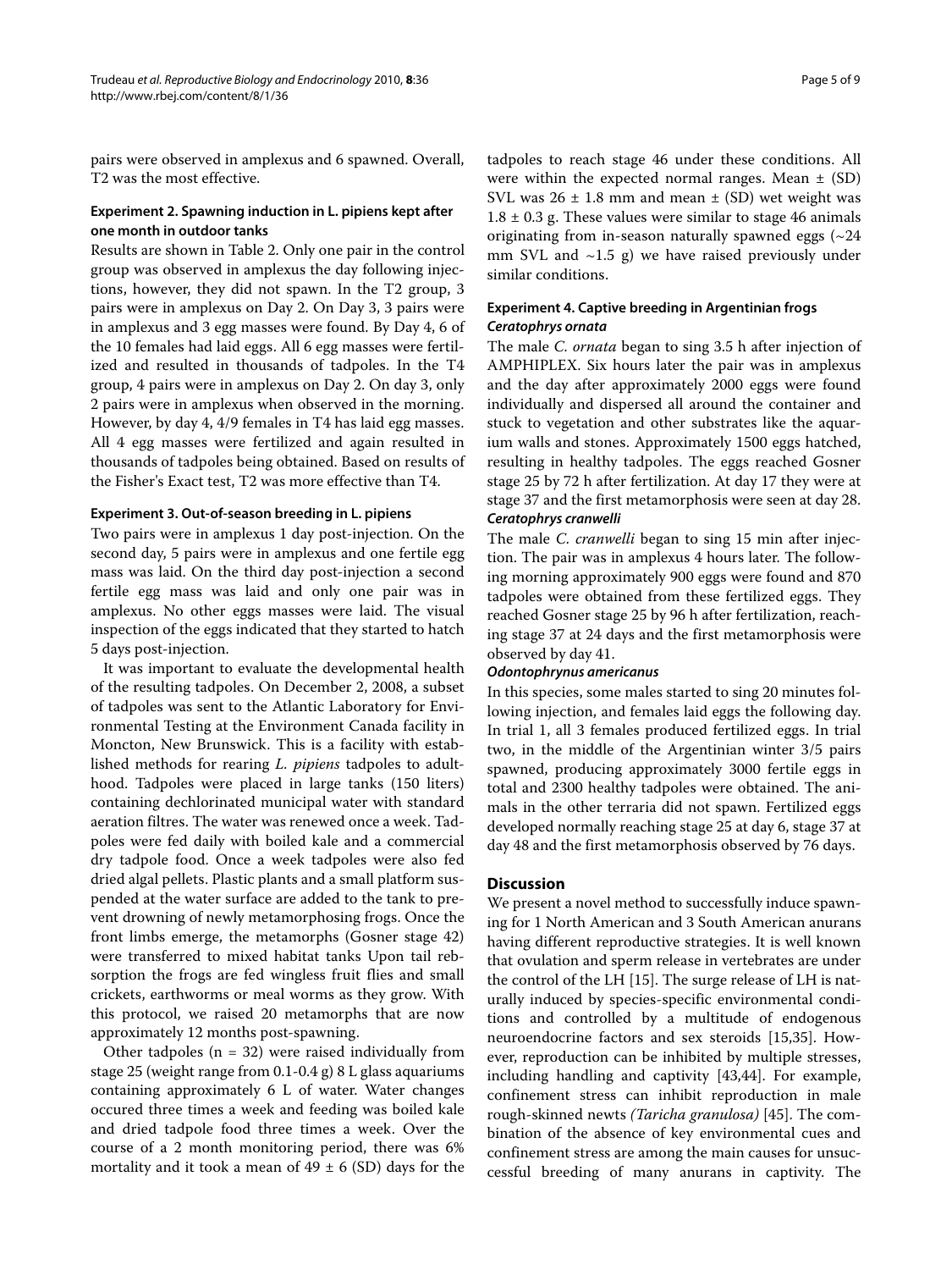AMPHIPLEX method was designed to maximally stimulate endogenous LH release thereby inducing a coordinated release of gametes in both females and males, overriding the detrimental effects of stress in captivity.

The combination of a highly active GnRH agonist and a specific DA receptor antagonist offers significant advantage over other hormone-based anuran spawning induction methods. Results using hCG seem to be highly variable in amphibians. One possible explanation for this is that hCG is a human hormone and it does not stimulate the animal to release its own pituitary gonadotropic hormones. Rather, it only partially mimics the actions of anuran LH to activate gonadotropin receptors in the ovary or testis. This was indicated earlier by Licht (1995), and ranids in particular respond poorly if at all to hCG [[18,](#page-7-20)[46\]](#page-8-14). The AMPHIPLEX method stimulates endogenous LH release, thus avoiding some of the problems seen with heterologous gonadotropins. Most previous methods used multiple injections of a variety of GnRH agonists, sometimes in combination with hCG. This is more labour-intensive, and requires multiple handling of animals, which in itself can be highly stressful [\[45](#page-8-13)]. Furthermore, the administration of multiple injections of hCG may also make the animals refractory to the treatment as already demonstrated in fish [[47](#page-8-15)]. By treating frogs with MET, the inhibitory actions of the catecholamine DA on LH are blocked, and GnRH-A more effectively stimulates spawning.

The research groups of R.E. Peter in Canada and H.R. Lin in China pioneered the use of DA antagonists for induction of spawning in fish. However, it was J. Sotowska-Brochocka [[30](#page-8-0)[-32](#page-8-2)] who first made the suggestion that DA may be an important inhibitor of LH release and ovulation in hibernating *R. temporaria*. Until the current report, this idea had been largely ignored by those attempting hormonal induction of spawning in Anura. Browne et al. [[48](#page-8-16)] tested a single dose of pimozide in *Anaxyrus fowleri*. The authors concluded that its effects to improve hormonal induction in anurans were uncertain. Therefore, we are the first to use the combination of a highly active GnRH agonist and a DA antagonist to induce successful spawning in several anurans.

In *L. pipiens* caught as mature animals in spring 2008 and 2009, we achieved spawning rates (60-100%) highly comparable to those reported for cultured cyprinid fish with a similar single treatment of the combination of GnRH agonists and DA antagonists [\[26](#page-7-18)-[28](#page-7-21)]. In frogs, similar doses of LHRH-A have been shown to induce sperm release in *Lepidobatrachus laevis* [\[39](#page-8-17)], while much higher doses of GnRH-A can induce ovulation in *Eleutherodactylus coqui* [\[18\]](#page-7-20). However in the Wyoming Toads (*Anaxyrus baxteri*), animals must first be primed with multiple injections of low levels of hCG and GnRH-A in combination to achieve 70-89% spawning success in

response to relatively high ovulatory doses of hCG plus GnRH-A [\[40](#page-8-7)].

Our data show that both the type of GnRH agonist and DA antagonist influences reproductive outcome. The results from experiment 1 indicate that GnRH-A plus MET is better than GnRH-A plus PIM, indicating that MET is more effective. Comparison of T2 and T3 in experiment 1 suggests that GnRH-A is more effective than GnRH-B. The exact reason for this is unknown but it likely relates to a combination of higher affinity for the pituitary GnRH receptor and a lower degradation rate of GnRH-A compared to GnRH-B in *L. pipiens*. Our results on DA antagonists are in contrast to data in goldfish where PIM is more potent than MET in regards to the potentiation of LH release and ovulation induced by GnRH-A [\[49](#page-8-18)]. In experiment 2 in spring 2009, we repeated treatments of *L. pipiens* with GnRH-A and MET. It was shown that 10 μg/g Bwt MET in combination with 0.4 μg/g GnRH-A was somewhat more effective than 5 μg/g Bwt MET in combination with 0.4 μg/g GnRH-A. Therefore, we proceeded to test 10 μg/g Bwt MET in combination with 0.4 μg/g GnRH-A in several scenarios of captive breeding. Additionally, spawning success in *L. pipiens* was lower in 2009 than 2008. There are 2 main reasons for differences between years. In 2009, we recorded a major failure in juvenile recruitment in the wild population at Bishop's Mill, Ontario where the animals were harvested. This suggests that animals did not overwinter well in 2008-2009. Moreover, actual temperatures in the outdoor tanks at the time of spawning induction were on average 5°C lower in 2009 than in 2008. It was also reported in goldfish that a similar difference (8°C) in water temperature can dramatically affect the LH response to the combined injection of GnRH-A and a DA antagonist [\[41](#page-8-8)]. For example, peak induced LH levels can be 3-7 times lower at 12°C compared to 20°C for sexually mature female goldfish in the breeding season [\[41](#page-8-8)].

Presumably mature female and male *L. pipiens* were caught during the autumn migration when these frogs return to deeper bodies of water for hibernation. We developed an artificial hibernation protocol in which there were no deaths recorded. In experiment 3, we were able to induce out-of-season breeding in 2/8 females that resulted in thousands of viable tadpoles. The reason for this low success rate compared to the in-season breeding is currently unknown, but likely relates to the short hibernation period we induced. Perhaps a longer period of hibernation at 4°C would increase spawning success by promoting vitellogenesis in the females [[50,](#page-8-19)[51\]](#page-8-20). Nevertheless, the tadpoles grew and metamorphosed normally, although they resulted from spawnings in captivity that were approximately 6 months earlier that the expected time of natural spawning of *L. pipiens* in Eastern Ontario. An example of one representative animal resulting from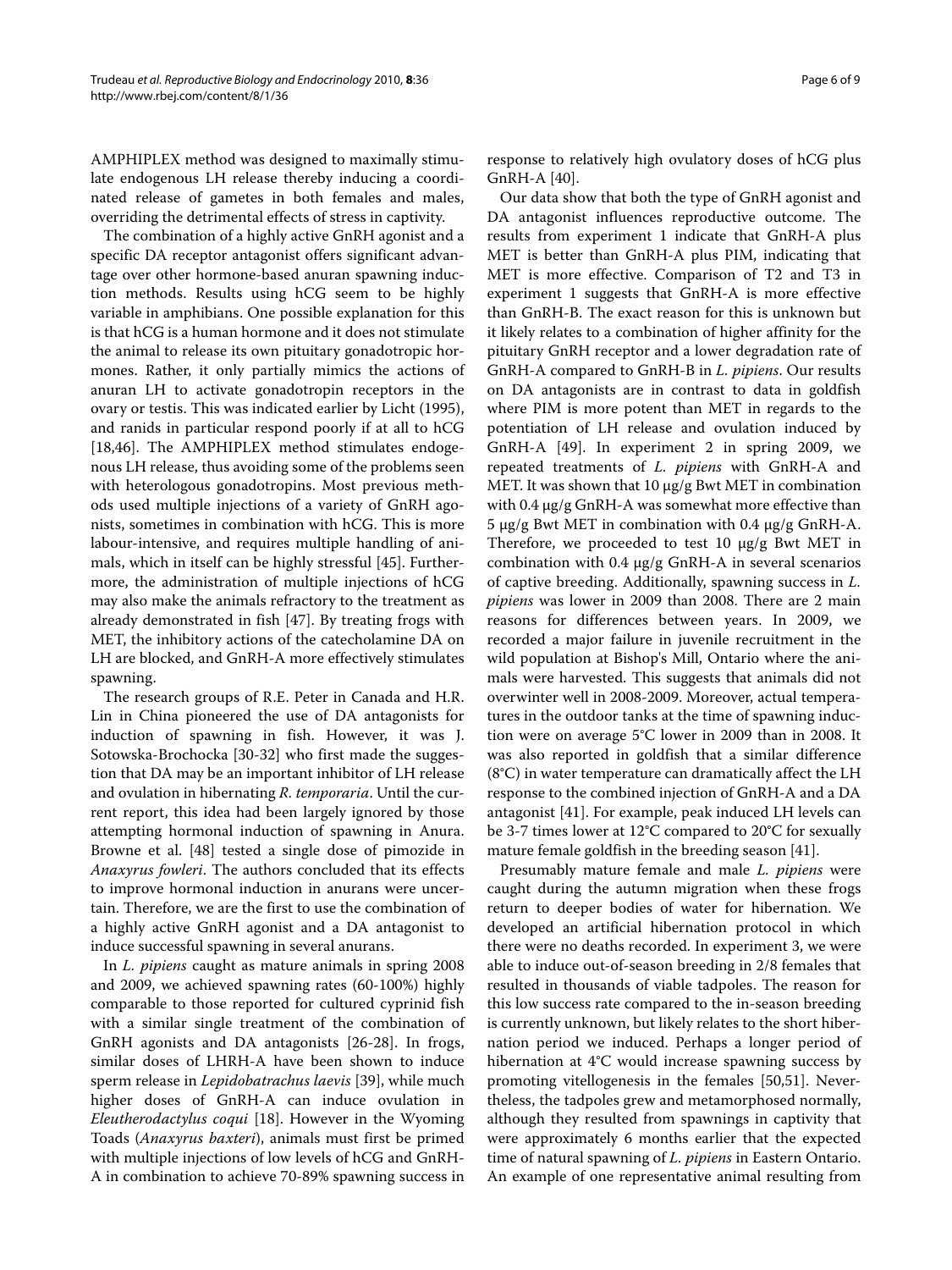this out-of-season breeding is shown (see Additional File [1,](#page-7-22) Figure S1).

The AMPHIPLEX method was also effective in the 3 tested species from Argentina. The single pair of large *C. ornata* tested in experiment 4 had been in captivity for 5 years without spawning naturally. This couple produced viable eggs following a single treatment. The tadpoles grew and metamorphosed quickly as expected for this species. Horned-frogs of the genus *Ceratophrys* are explosive breeders and their macrophagic carnivorous larvae develop in highly ephemeral ponds and have extremely short larval periods with rapid morphological development [\[52](#page-8-21)]. We also tested *C. cranwelli*, which also produced fertilized eggs. It is important to note that this was in the winter period of the Southern Hemisphere, which also represents a successful out-of-season breeding because *C. cranwelli* is a fossorial species that usually breeds during spring and summer time in the first heavy rains of the year in Formosa Province, Argentina. The method was also successful in *O. americanus*, which is another fossorial explosive breeder, but occurs in open grasslands and savannahs. During breeding time it is found at shallow, temporary ponds and flooded areas. On average, from the 2 trials with *O. americanus*, we were able to successfully induce spawning and the production of tadpoles from 6/8 (67%) females. In the three tested species from Argentina, AMPHIPLEX promoted reproduction. Males started to sing and display reproductive behaviour ending in amplexus and spawning in a similar manner that has been described for breeding in nature. We provide photographic evidence of successful spawning and development of individual representatives of 3 Argentinian species at various metamorphic stages (see Additional File [1](#page-7-22), Figure S1).

#### **Conclusions and conservation issues**

We developed a method for the effective induction of spawning in 4 frog species. Injection of a combination of a GnRH agonist and a DA antagonist is an advance over other approaches because only a single injection is required. Animals are handled less, it is quick and provides a new reproductive management tool for timed and captive breeding. Across the various treatments we harvested 33 fertile egg masses from *L. pipiens*. We did not count the number of eggs or tadpoles because there were many thousands. Egg production is variable in *L. pipiens* (800-7500 per female; [\[53\]](#page-8-22)) but if one assumes a conservative average of approximately 4000 eggs per female, the in-season breeding resulted in >130,000 eggs during the 3 days of the experiment in the 2 years. It should also be noted that once the animals were selected and in the tanks, it took 2 people between 2-3 hrs to weight and inject the 120 animals in experiment 1 and the 74 animals in experiment 2. AMPHIPLEX is efficient and easy method to obtain large numbers of *L. pipiens* eggs for timed collections.

Captive breeding is a critical step for the conservation of threatened and endangered species. Captive breeding can also serve as a management tool to obtain tadpoles for basic research on developmental biology. We chose to use *L. pipiens* as our main test species because its reproductive biology and general physiology is relatively wellknown and it is used extensively in ecotoxicological research. Nevertheless, it remains a very difficult species to successfully breed in captivity and is a very poor responder to hCG [\[17](#page-7-11)]. However, the AMPHIPLEX method proved highly effective in *L. pipiens*. Significantly, it was Nace (1968), more than 40 years ago, who recognized that some populations of *L. pipiens* in the U.S.A. were already declining in the mid-1960s. To address this problem, he and his colleagues established the Amphibian Facility at the University of Michigan [[8,](#page-7-2)[9](#page-7-3)]. However, this initiative failed because captive breeding of *L. pipiens* was not possible. Today, *L. pipiens* is still very common in many areas but Western North American populations have dramatically declined [\[54](#page-8-23)[,55](#page-8-24)]. The State of New Hampshire has listed *L. pipiens* as a species of Special Concern, as there is an apparent decline in much of New England [[56](#page-8-25)]. *L. pipiens*, may serve as a good model to use for the further development and refinement of spawning induction methods for endangered ranids.

We also studied some South American frogs with variable population status. *C. ornata* is found in the Pampas region of Argentina, Uruguay and Brazil, and it is in decline and is currently listed as 'Near Threatened' by IUCN [[57\]](#page-8-26), but may be highly vulnerable [[58\]](#page-8-27). Captive breeding and release of *C. ornata* in the near future could perhaps counter over-exploitation in the pet trade and avoid major declines. *C. cranwelli* has a geographic range from the Chacoan region of Argentina, Bolivia, Brazil, and Paraguay has been listed as "Least Concern" in view of its wide distribution, tolerance of a broad range of habitats, but the population trend is nevertheless decreasing [[59\]](#page-8-28), and may be threatened by commercial and illegal capture [\[58\]](#page-8-27).

Currently, *O. americanus* has a wider distribution than *C. ornata* [[60\]](#page-8-29). It exists as a species complex with both diploid and tetraploid populations [[61\]](#page-8-30). While listed as a species of "Least Concern" [[60\]](#page-8-29), Lavilla and Cei (2001) [[58\]](#page-8-27) consider it's status as undetermined and little is known about the various members of this complex. To date, only the tetraploid population of *O. americanus* has been found in Buenos Aires Province (Rosset, S.S., pers. comm.). Induction of spawning in this member of Cycloramphidae provides the possibility to further characterize the development and reproduction of *O. americanus* and related species.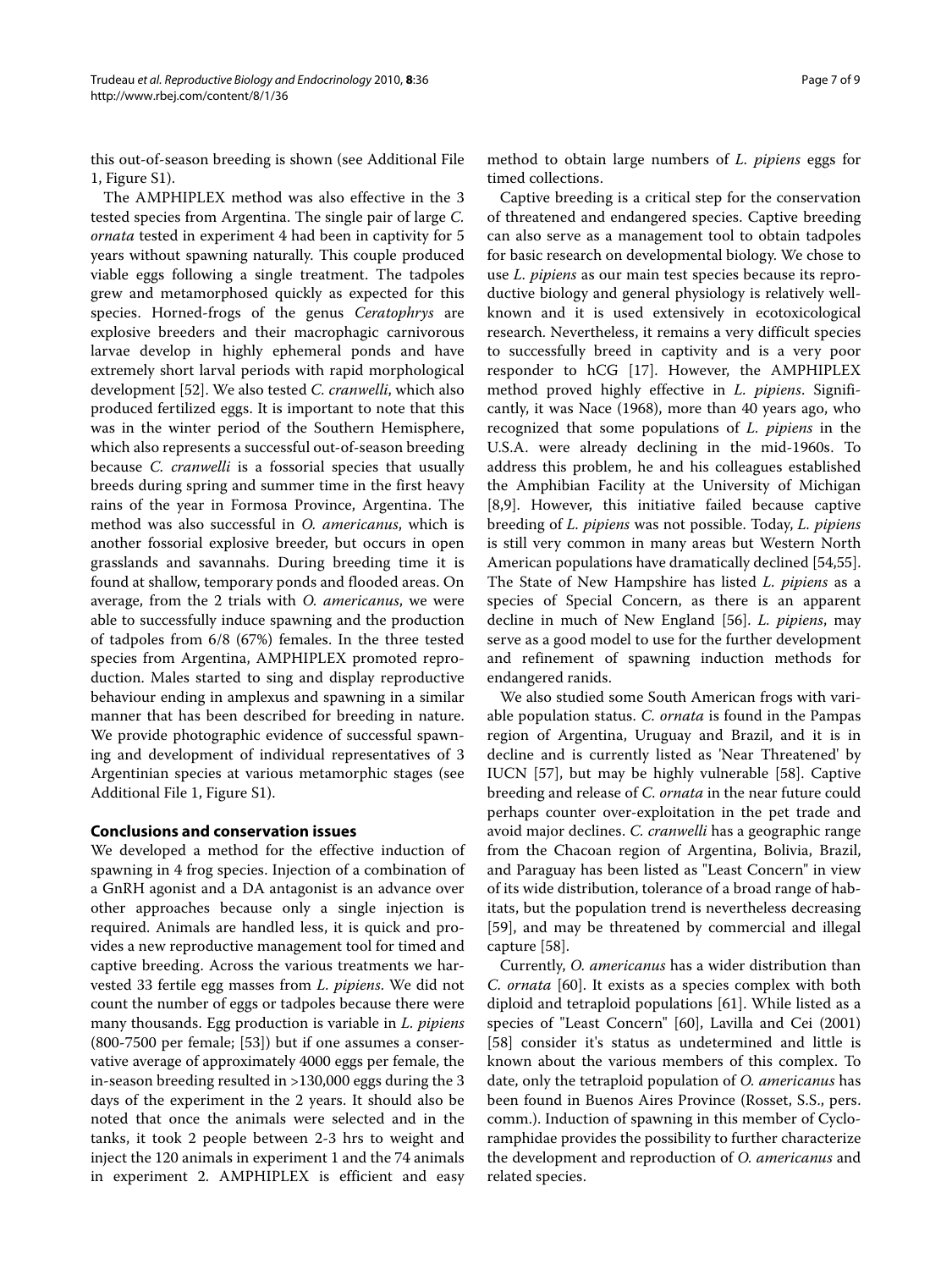### **Additional material**

<span id="page-7-22"></span>**[Additional file 1](http://www.biomedcentral.com/content/supplementary/1477-7827-8-36-S1.PDF) Supplemental figure 1:>** Froglets and tadpoles resulting from induced spawning using the AMPHIPLEX method. Shown are photographs of Lithobates pipiens, Ceratophrys ornata, Odontophrynus americanus and Ceratophys cranwelli.

#### **Competing interests**

The authors declare that they have no competing interests.

#### **Authors' contributions**

VLT developed the AMPHIPLEX method, designed, performed all experiments with L. pipiens and wrote the paper. GMS helped develop the AMPHIPLEX mixture and performed injections in Argentinian frogs. GN collected Argentinian frogs, housed and cared for them and their offspring. BP and JW helped design and perform the spawning experiments with L. pipiens. PJ and KD developed the hibernation protocol. FS collected all L. pipiens and contributed to development of spawning conditions required. All authors read and approved the final manuscript.

#### **Acknowledgements**

The authors acknowledge with appreciation the help of Bill Fletcher, Carolina Salgado Costa and Pablo Emilio Saibene for care of animals. The help of Valérie Langlois, Laia Navarro-Martin and Purva Wagh for data analysis and editorial comments is also acknowledged. The authors thank Antoine Morin for the photos of L. pipiens and Leandro Alcalde for the Odontoprhynus americanus larvae picture. The financial support of Environment Canada (VLT, BP, PJ and KD) and CONICET (GMS and GSN) is also acknowledged.

#### **Author Details**

1Centre for Advanced Research in Environmental Genomics, Department of Biology, University of Ottawa, Ontario K1N 6N5, Canada, 2Instituto de Investigaciones Biotecnológicas-Instituto Tecnológico de Chascomús (CONICET-UNSAM). Chascomús. Provincia de Buenos Aires, Argentina, 3CIMA, Facultad de Ciencias Exactas, Universidad Nacional La Plata, 47 y 115 (1900), La Plata, Provincia de Buenos Aires, Argentina, 4National Wildlife Research Centre, Environment Canada, 1125 Colonel By Drive, Ottawa, Ontario, K1A H3O, Canada, 5Environment Canada, Environmental Science Centre, PO Box 23005, Moncton, New Brunswick, E1A 6S8, Canada and 6Bishops Mills Natural History Centre, 30 Main Street, Bishops Mills, Ontario, K0G 1T0, Canada

#### Received: 15 February 2010 Accepted: 16 April 2010 Published: 16 April 2010

#### **References**

- <span id="page-7-0"></span>Alford RA, Dixon PM, Pechmann JH: Ecology. Global amphibian population declines**.** Nature 2001, 412(6846):499-500.
- 2. Houlahan JE, Findlay CS, Schmidt BR, Meyer AH, Kuzmin SL: Quantitative evidence for global amphibian population declines**[.](http://www.ncbi.nlm.nih.gov/entrez/query.fcgi?cmd=Retrieve&db=PubMed&dopt=Abstract&list_uids=10783886)** Nature 2000, 404(6779):752-755.
- 3. Stuart SN, Chanson JS, Cox NA, Young BE, Rodrigues AS, Fischman DL, Waller RW: Status and trends of amphibian declines and extinctions worldwide**.** Science 2004, 306(5702):1783-1786.
- Wake DB, Vredenburg VT: Colloquium paper: are we in the midst of the sixth mass extinction? A view from the world of amphibians. Proc Natl Acad Sci USA 2008, 105(1):11466-11473.
- 5. International Union for Conservation of Nature (IUCN): IUCN Numbers of threatened species by major groups of organisms (1996-2008)**.** [\[http:/](http://www.iucnredlist.org/documents/summarystatistics/2010_1RL_Stats_Table_1.pdf) [/www.iucnredlist.org/documents/summarystatistics/](http://www.iucnredlist.org/documents/summarystatistics/2010_1RL_Stats_Table_1.pdf) [2010\\_1RL\\_Stats\\_Table\\_1.pdf](http://www.iucnredlist.org/documents/summarystatistics/2010_1RL_Stats_Table_1.pdf)l.
- Krest S, Linder G, Sparling D: The role of multiple stressor causes in declining amphibian populations: A wingspread workshop summary**.** ASTM Special Technical Publication 2003:207-218.
- <span id="page-7-1"></span>7. Linder G, Krest S, Sparling D: Introduction**.** In Amphibian decline: an integrated analysis of multiple stressors effects Edited by: Linder G, Krest S, Sparling D. Workshop on the Global Decline of Amphibians. Pensacola, Florida, USA: SETAC Press; 2003:XIX.
- <span id="page-7-2"></span>Gibbs EL, Nace GW, Emmons MB: The live frog is almost dead. BioScience 1971, 21(20):1027.
- <span id="page-7-3"></span>9. Nace GW: The Amphibian Facility of the University of Michigan**.** BioScience 1968, 18(8):767-775.
- <span id="page-7-4"></span>10. Kouba AJ, Vance CK: Applied reproductive technologies and genetic resource banking for amphibian conservation**.** Reprod Fertil Dev 2009, 21(6):719-737.
- <span id="page-7-5"></span>11. Griffiths RA, Pavajeau L: Captive breeding, reintroduction, and the conservation of amphibians**.** Conserv Biol 2008, 22(4):852-861.
- <span id="page-7-6"></span>12. Kouba AJ, Vance CK, Willis EL: Artificial fertilization for amphibian conservation: current knowledge and future considerations**[.](http://www.ncbi.nlm.nih.gov/entrez/query.fcgi?cmd=Retrieve&db=PubMed&dopt=Abstract&list_uids=19026442)** Theriogenology 2009, 71(1):214-227.
- <span id="page-7-7"></span>13. Rowson AD, Obringer AR, Roth TL: Non-invasive treatments of luteinizing hormone-releasing hormone for inducing spermiation in American (Bufo americanus) and Gulf Coast (Bufo valliceps) toads**.** Zoo Biol 2001, 20(2):63-74.
- <span id="page-7-8"></span>14. Fernandez S, Ramos I: Endocrinology of Reproduction**.** In Reproductive Biology and Phylogeny of Anura Volume 2. Edited by: Jamieson BGM. Enfield, New Hampshire, USA: Science Publisher, Inc; 2003:73-118.
- <span id="page-7-9"></span>15. Trudeau VL: Neuroendocrine regulation of gonadotrophin II release and gonadal growth in the goldfish, Carassius auratus**.** Rev Reprod 1997, 2(1):55-68.
- <span id="page-7-10"></span>16. Bantle JA: Fetax - A developmental toxicity assay using frog embryos**.** In Fundamentals of Aquatic Toxicology Edited by: Rand GM. London, UK: Taylor and Francis; 1995:207-230.
- <span id="page-7-11"></span>17. Licht P: Conservation of Endangered Species in Captivity: An Interdisciplinary Approach**.** In Reproductive Physiology and Reptiles and Amphibians Edited by: Gibbons E Jr, Durrant B, Desmarest J. New York, New York, USA: State University of New York Press; 1995:169-186.
- <span id="page-7-20"></span>18. Michael SF, Buckley C, Toro E, Estrada AR, Vincent S: Induced ovulation and egg deposition in the direct developing anuran Eleutherodactylus coqui**[.](http://www.ncbi.nlm.nih.gov/entrez/query.fcgi?cmd=Retrieve&db=PubMed&dopt=Abstract&list_uids=14711378)** Reprod Biol Endocrinol 2004, 2(6):1-5.
- <span id="page-7-12"></span>19. Pozzi AG, Rosemblit C, Ceballos NR: Effect of human gonadotropins on spermiation and androgen biosynthesis in the testis of the toad Bufo arenarum (Amphibia, Anura)**.** J Exp Zool A Comp Exp Biol 2006, 305(1):96-102.
- <span id="page-7-13"></span>20. Ferrari L, de la Torre FR, Demichelis SO, García ME, Salibián A: Ecotoxicological assessment for receiving waters with the premetamorphic tadpoles acute assay**[.](http://www.ncbi.nlm.nih.gov/entrez/query.fcgi?cmd=Retrieve&db=PubMed&dopt=Abstract&list_uids=15788180)** Chemosphere 2005, 59(4):567-575.
- 21. Herkovits J, Corró L, Pérez-Coll C, Domíngue O: Fluid motion effect on metal toxicity in Bufo arenarum embryos**.** Bull of Environ Contam Toxicol 2002, 68(4):549-554.
- <span id="page-7-14"></span>22. Salibián A: Ecotoxicological assessment of the highly polluted reconquita river of Argentina**.** Rev Environ Contam Toxicol 2006, 185:35-65.
- <span id="page-7-15"></span>23. Chang JP, Cook AF, Peter RE: Influence of catecholamines on gonadotropin secretion in goldfish, Carassius auratus**.** Gen Comp Endocrinol 1983, 49(1):22-31.
- <span id="page-7-16"></span>24. Peter RE, Paulencu CR: Involvement of the preoptic region in gonadotropin release-inhibition in goldfish, Carassius auratus**.** Neuroendocrinology 1980, 31(2):133-141.
- <span id="page-7-17"></span>25. Chang JP, Peter RE, Nahorniak CS, Sokolowska M: Effects of catecholaminergic agonists and antagonists on serum gonadotropin concentrations and ovulation in goldfish: evidence for specificity of dopamine inhibition of gonadotropin secretion**.** Gen Comp Endocrinol 1984, 55(3):351-360.
- <span id="page-7-18"></span>26. Peter RE, Chang JP, Nahorniak CS, Omeljaniuk RJ, Sokolowska M, Shih SH, Billard R: Interactions of catecholamines and GnRH in regulation of gonadotropin secretion in teleost fish**.** Recent Prog Horm Res 1986, 42:513-548.
- 27. Peter RE, Hao-Ren L, Kraak G van der: Induced ovulation and spawning of cultured freshwater fish in China: advances in application of GnRH analogues and dopamine antagonists**.** Aquaculture 1988, 74(1):1-10.
- <span id="page-7-21"></span>28. Peter RE, Sokolowska M, Nahorniak CS, Rivier JE, Vale WW: Comparison of [D-Arg6, Trp7, Leu8, Pro9NEt]-luteinizing hormone-releasing hormone (sGnRH-A), and [D-Ala6, Pro9NEt]-luteinizing hormone-releasing hormone (LHRH-A), in combination with pimozide, in stimulating gonadotropin release and ovulation in the goldfish, Carassius auratus**.** Can J Zool 1987, 65(4):987-991.
- <span id="page-7-19"></span>29. Hill JE, Kilgore KH, Pouder DB, Powell JFF, Watson CA, Yanong RPE: Survey of ovaprim use as a spawning aid in ornamental fishes in the United States as administered through the University of Florida Tropical Aquaculture Laboratory**.** N Am J Aquacult 2009, 71(3):206-209.